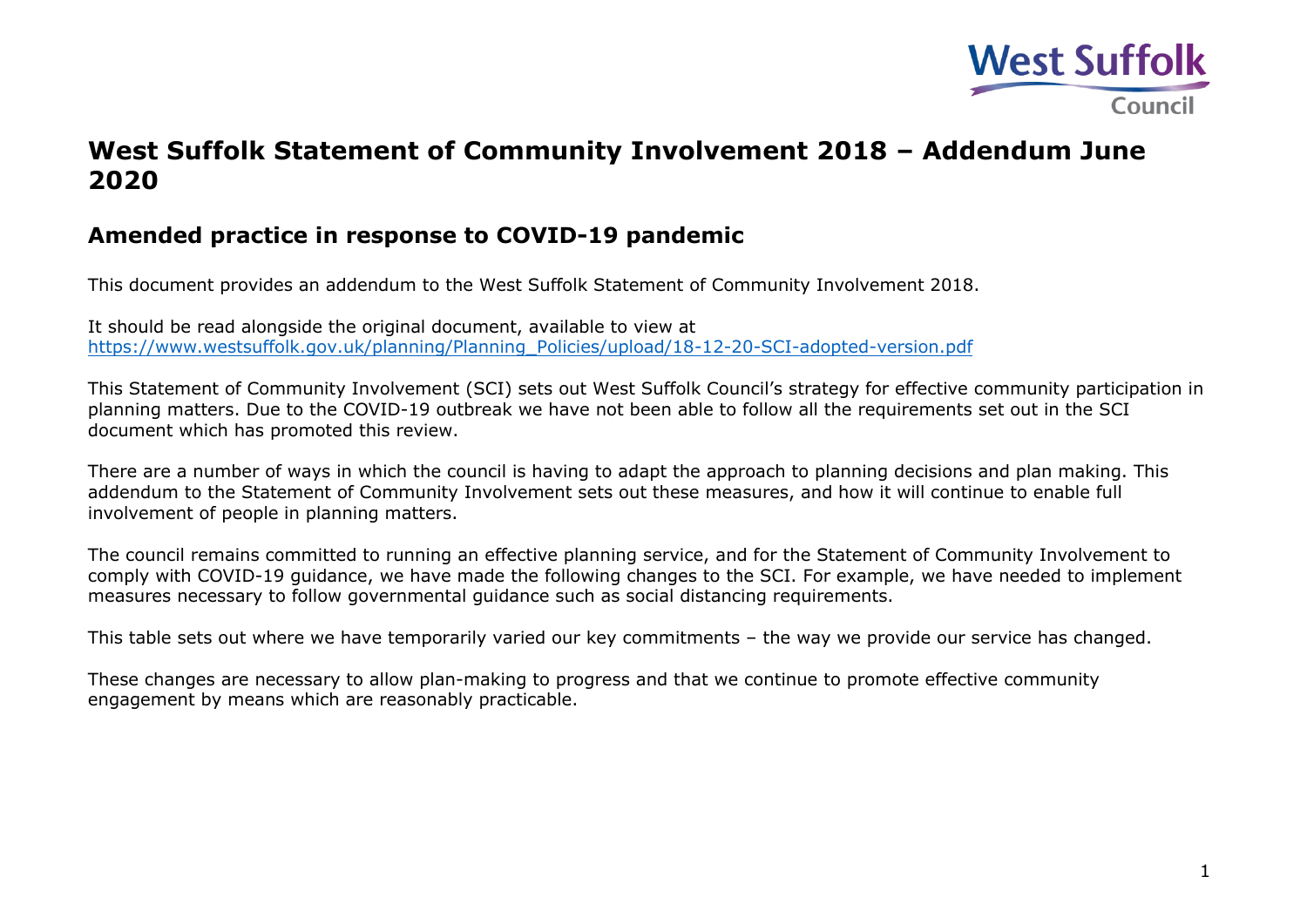

| <b>SCI</b> section                                         | <b>What the SCI said</b>                                                                                                                                                                                  | <b>Response to COVID-19</b>                                                                                                                                                                   | <b>Response to COVID-19 lifting</b>                                                                                                                                                                                                                                                                                                                                                                                             |  |  |
|------------------------------------------------------------|-----------------------------------------------------------------------------------------------------------------------------------------------------------------------------------------------------------|-----------------------------------------------------------------------------------------------------------------------------------------------------------------------------------------------|---------------------------------------------------------------------------------------------------------------------------------------------------------------------------------------------------------------------------------------------------------------------------------------------------------------------------------------------------------------------------------------------------------------------------------|--|--|
| 1.1 Consultation<br>on development<br>plan documents       | "Hold workshops,<br>exhibitions or<br>community<br>roadshow events in<br>defined locations<br>where there is an<br>impact on that<br>settlement - to help<br>decide issues to be<br>included in the plan" | We cannot hold face to face meetings of<br>any kind at this time. However, all<br>relevant documents will be available on<br>our website:<br>https://www.westsuffolk.gov.uk/wslocalpl<br>an   | We will hold online Q and A sessions with<br>officers at advertised times on the council's<br>website, using online platforms.<br>Appointment based drop-in sessions across<br>West Suffolk, which limits the number of people<br>who can attend at any time. Room set up with<br>exhibition boards and staff behind a table,<br>maintaining a two-metre social distancing space<br>and virtual exhibitions will be considered. |  |  |
| Explanatory note                                           | 1.1 Relates to consulting on the local plan.                                                                                                                                                              |                                                                                                                                                                                               |                                                                                                                                                                                                                                                                                                                                                                                                                                 |  |  |
|                                                            | "Hard copies will be<br>available at council<br>offices."                                                                                                                                                 | Our offices are closed for all non-emergency visits. We cannot provide paper copies at the<br>present time. All documents can be viewed online:<br>https://www.westsuffolk.gov.uk/wslocalplan |                                                                                                                                                                                                                                                                                                                                                                                                                                 |  |  |
| Explanatory note                                           | This relates to hard copies of the consultation and adoption documents                                                                                                                                    |                                                                                                                                                                                               |                                                                                                                                                                                                                                                                                                                                                                                                                                 |  |  |
|                                                            | 'attend and speak<br>at the public<br>hearings"                                                                                                                                                           | hearings are scheduled.                                                                                                                                                                       | Our offices are closed to the public and no Should meetings be scheduled, they are capable<br>of being carried out virtually and/or by written<br>submission. These will be publicised at the<br>appropriate time and details will be provided in<br>due course.                                                                                                                                                                |  |  |
|                                                            | "inspector's<br>recommendations<br>being available from<br>the council offices."                                                                                                                          | Our offices are closed for all non-emergency visits. We cannot provide paper copies at the<br>present time. All documents can be viewed online:<br>https://www.westsuffolk.gov.uk/wslocalplan |                                                                                                                                                                                                                                                                                                                                                                                                                                 |  |  |
| 1.3 Supporting<br>the<br>neighbourhood<br>planning process | Meet local<br>communities who<br>contact us<br>expressing an                                                                                                                                              | We are continuing to provide support for<br>neighbourhood plan groups. For<br>information on individual plans, see<br>online:                                                                 | We are continuing to provide support for<br>neighbourhood plan groups. For information on<br>individual plans, see online:                                                                                                                                                                                                                                                                                                      |  |  |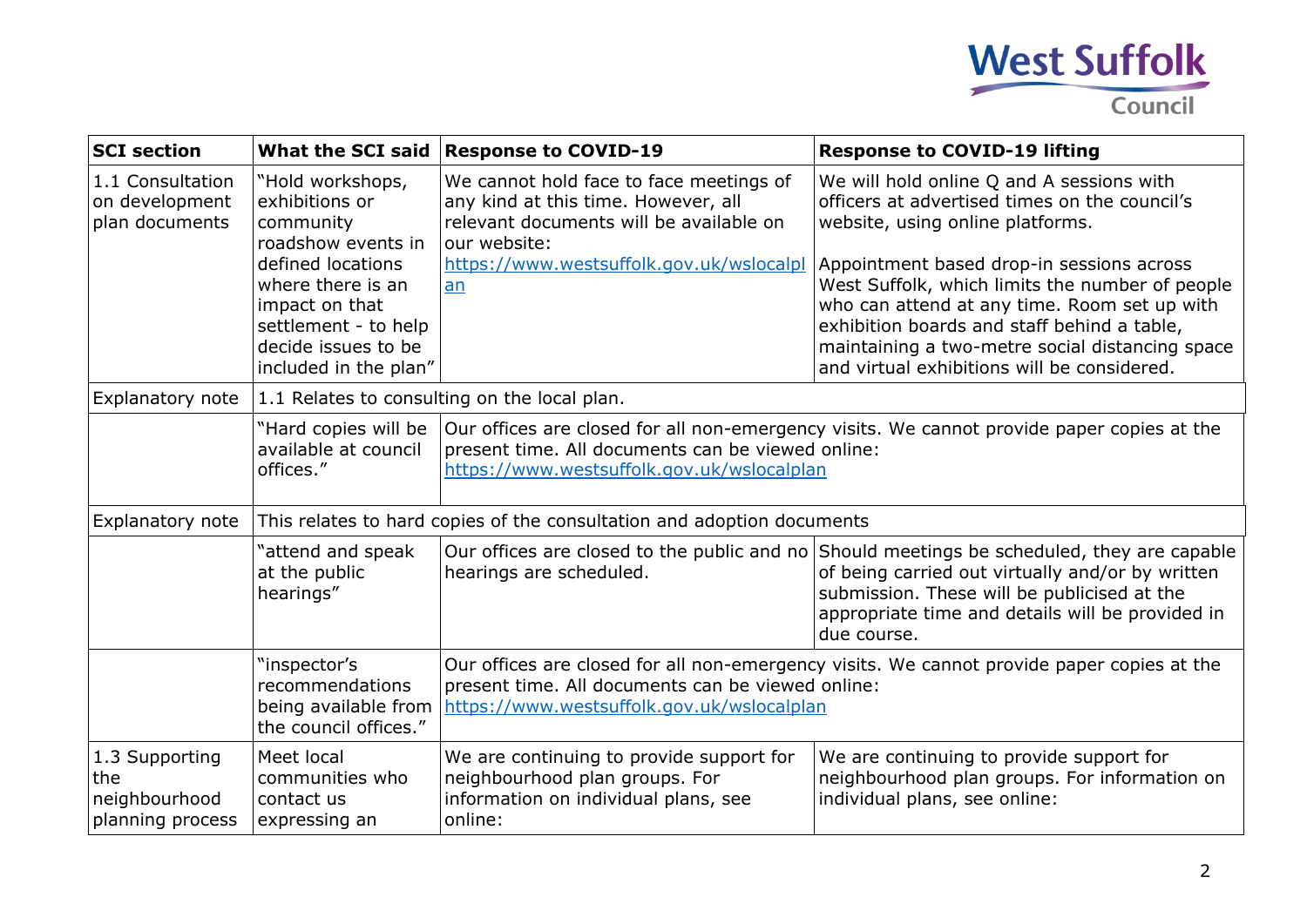

| <b>SCI</b> section                                                     |                                                                                                                                                                                                                                                                                                     | What the SCI said Response to COVID-19                                                                                                                                                                                                                                                                                                                               | <b>Response to COVID-19 lifting</b>                                                                                                                                                                                                                                                                                                            |  |
|------------------------------------------------------------------------|-----------------------------------------------------------------------------------------------------------------------------------------------------------------------------------------------------------------------------------------------------------------------------------------------------|----------------------------------------------------------------------------------------------------------------------------------------------------------------------------------------------------------------------------------------------------------------------------------------------------------------------------------------------------------------------|------------------------------------------------------------------------------------------------------------------------------------------------------------------------------------------------------------------------------------------------------------------------------------------------------------------------------------------------|--|
|                                                                        | interest in<br>neighbourhood<br>planning, in order to<br>and information and<br>discuss options.                                                                                                                                                                                                    | rhoodplanning                                                                                                                                                                                                                                                                                                                                                        | https://www.westsuffolk.gov.uk/neighbou https://www.westsuffolk.gov.uk/neighbourhood<br>planning                                                                                                                                                                                                                                               |  |
|                                                                        |                                                                                                                                                                                                                                                                                                     | provide initial advice The Government has also updated its<br>guidance regarding neighbourhood plans,<br>at Paragraph 107 Reference ID: 41-107-<br>20200407 on this page:<br>ood-planning--2#history                                                                                                                                                                 | The Government has also updated its guidance<br>regarding neighbourhood plans, at Paragraph<br>107 Reference ID: 41-107-20200407 on this<br>page:<br>https://www.gov.uk/guidance/neighbourh https://www.gov.uk/guidance/neighbourhood-<br>planning--2#history                                                                                  |  |
|                                                                        | Face to face contact is not possible during<br>lockdown. Consultation periods should be<br>extended during this period to 10 weeks.<br>The neighbourhood plan group should<br>provide online information, such as a<br>dedicated website. Virtual exhibitions<br>could be offered during this time. | Face to face contact is not possible. Consultation<br>periods should be extended during this period to<br>10 weeks. The neighbourhood plan group should<br>provide online information, such as a dedicated<br>website. Virtual exhibitions could be offered<br>during this time.                                                                                     |                                                                                                                                                                                                                                                                                                                                                |  |
| 1.4 Consultation<br>on<br>Supplementary<br>Planning<br>Documents       | "hard copies being<br>available at council<br>offices."                                                                                                                                                                                                                                             | Our offices are closed for all non-emergency visits. We cannot provide paper copies at the<br>present time. All documents can be viewed online:<br>https://www.westsuffolk.gov.uk/wslocalplan                                                                                                                                                                        |                                                                                                                                                                                                                                                                                                                                                |  |
| 1.4 Concept<br>statements,<br>masterplans and<br>development<br>briefs | Developers are<br>encouraged to<br>engage with local<br>communities using a<br>range of methods<br>such as letters,<br>emails, focus groups<br>and exhibitions.                                                                                                                                     | Face to face contact is not possible during<br>lockdown. Consultation periods should be<br>extended during this period to 10 weeks.<br>The developer should demonstrate active<br>engagement with the relevant parish<br>council, and online provision of<br>information, such as a dedicated website.<br>Virtual exhibitions should be offered<br>during this time. | Face to face contact is not possible. Consultation<br>periods should be extended during this period to<br>10 weeks. The developer should demonstrate<br>active engagement with the relevant parish<br>council, and online provision of information,<br>such as a dedicated website. Virtual exhibitions<br>should be offered during this time. |  |